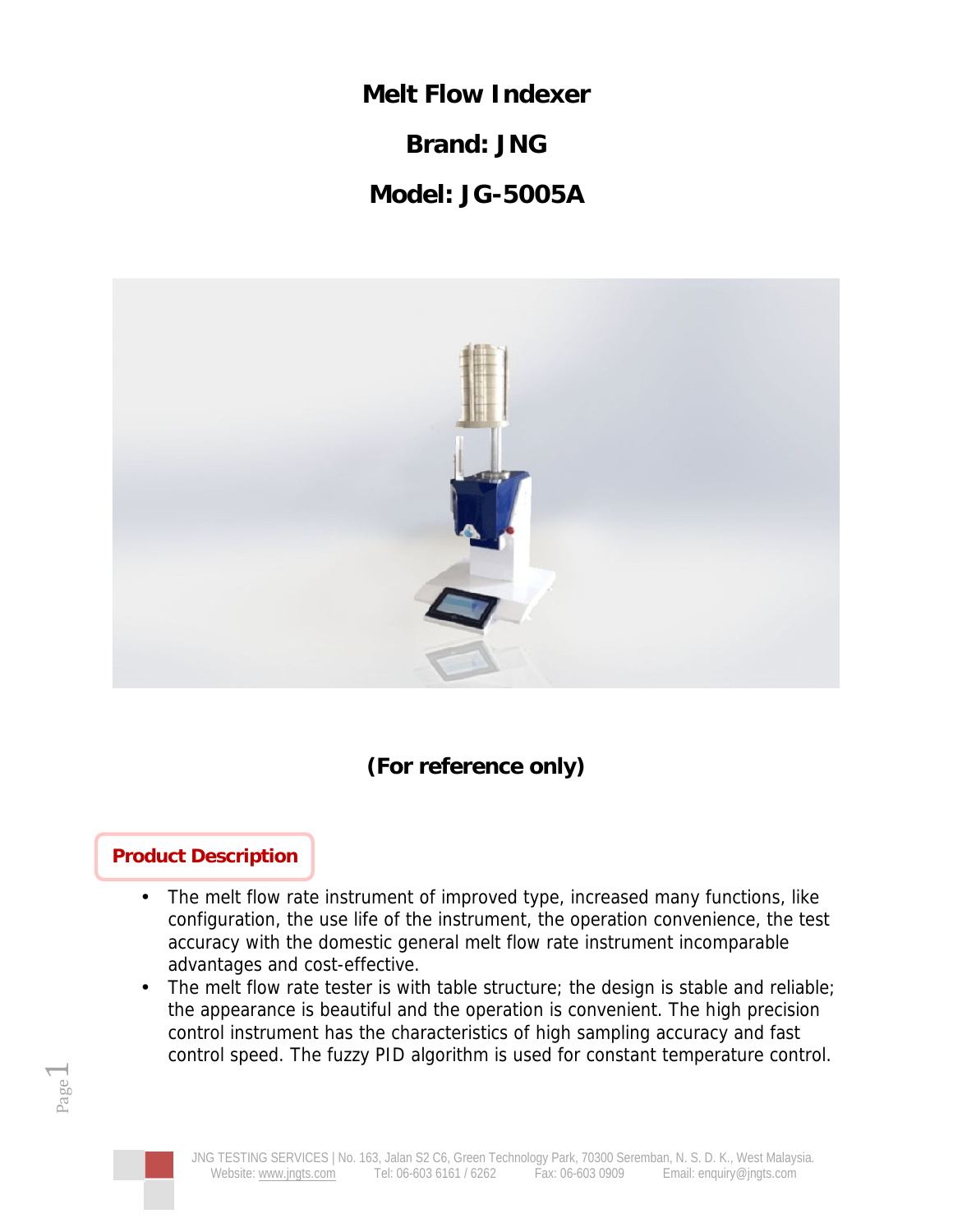#### **Standard**

• ISO 1133, ASTM D1238, GB/T3682 'JIS K7210, BS2782

### **Product Usage**

- The melt flow indexer is suitable for measuring melt mass flow rate (MFR) and melt volume flow rate (MVR) of plastic materials such as polyethylene, polypropylene, polystyrene, ABS, polyamide, fiber resin, acrylic, POM, fluorine plastic, polycarbonate.
- It is widely used in plastic production, plastic products, petrochemical industries and related institutions, research institutes and inspection departments.

#### **Features**

- The results can be automatically transformed into each other, which has the function of melt density testing, and has the automatic loading device. A machine can timing, cutting, loading, printing.
- Control software can achieve the setting of the parameters, constant temperature control, cutting, measurement calibration, automatic loading weights, timing, MFR and MVR results showing, the calculation of the melt density, enquiring and outputing of test data. To prevent incorrect operation, part of the important operation need to use password authentication.
- 7 inch full color touch screen, in the English and Chinese language interface.
- The heating rate is fast, the overshoot is small, the temperature is high, and the temperature can be quickly restored after the filling. Has the upper limit temperature protection, constant temperature sound prompt, reply time sound prompt and so on function.
- By setting, automatic identification of ASTM standard, ISO standard, national standard test interval.
- The MVR value of the specified time sample can be determined by using the volume method, and the MFR value is obtained after weighing the samples, and the results are compared with the test results of the quality test.
- The system has the function of testing parameters, and can store the quality method and volume method of the eight groups of test parameters.
- The maximum temperature is up to 450~500 degrees (matching, the need for special instructions)
- special, please specify the order.) Domestic only our company have this • Can be a long time to test a strong corrosive plastic and non-destructive instrument accuracy, such as the whole system of fluoride plastic (special materials, please specify when ordering) (Please note that when the material is technology.